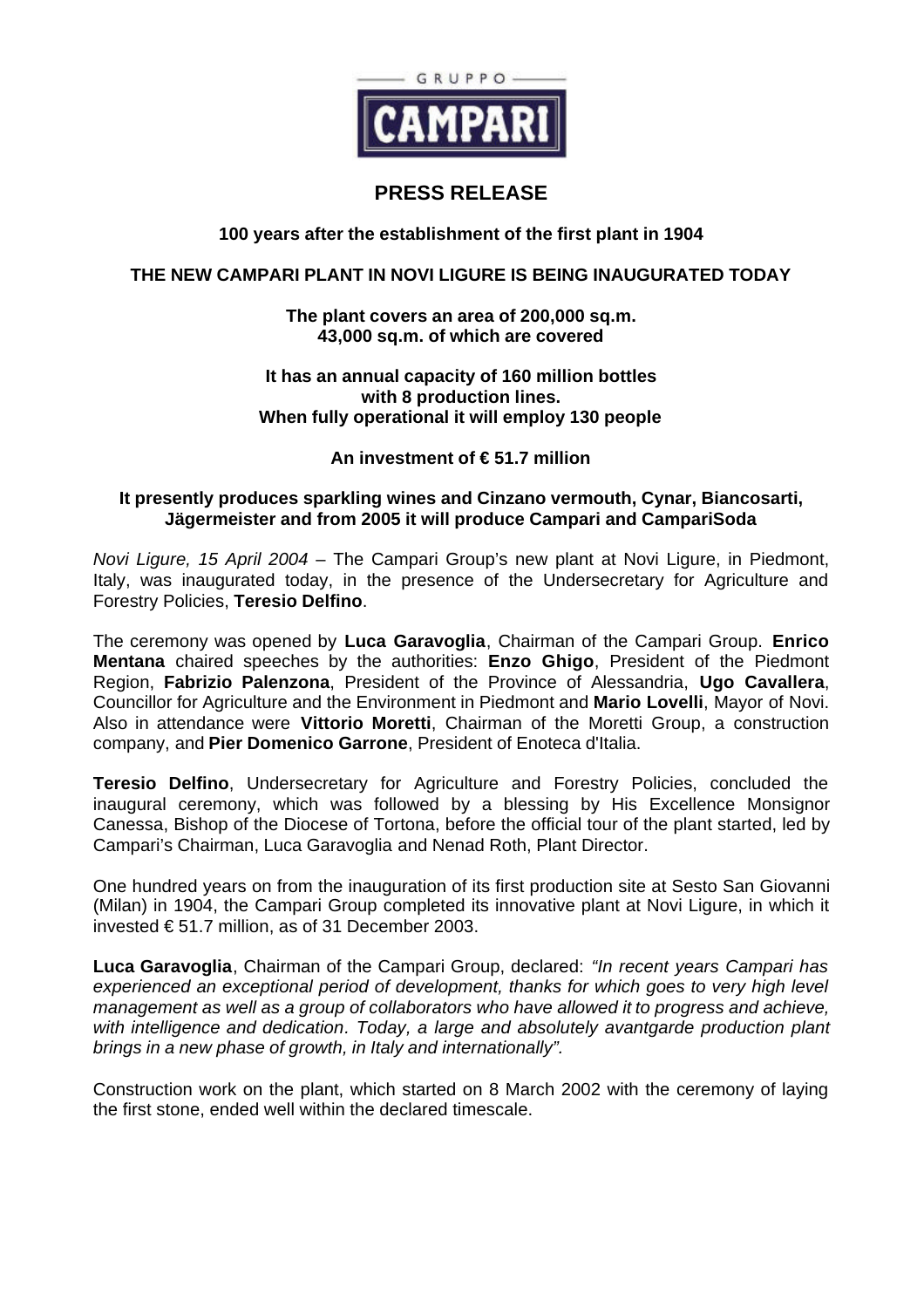The new production plant, built on an industrial area west of the city of Novi Ligure, takes up **200,000 sq.m. in surface area**. Of this, buildings cover an area of 43,000 sq.m., while the green area measures approximately 30,000 sq.m. This is a modern, highly technological structure and is the result of teamwork between the Campari team and the Moretti Group who collaborated on designing and building the plant.

The plant consists of a large monolithic block arranged over one story, divided into three spaces: the area intended for processing the production cycle for sparkling wines and vermouths, the area used for the bottling line and goods storage and finally a connecting tunnel between these two areas which concentrates all the service technology required for the two divisions in its 2,000 sq.m. Three buildings complete the area: a utility building where the technology exchanges (heat and electrics) are to be found, a services building where the canteen, changing rooms and meeting rooms are located and, finally, a building for office use.

In 2005, when fully operational, 130 people will be employed, out of an approximate total of 1,550 Campari Group employees worldwide. There are **eight production lines** (the sparkling wines line, two Jägermeister lines, a vermouth-liqueurs line, a double Campari line, a CampariSoda line, and a miniature line) with an **annual capacity of approximately 160 million bottles.**

70% of Novi Ligure's production is intended for markets abroad and shall contribute to its export volumes. In 2003, these represented 52.4% of the Group's overall turnover.

**Marco Perelli-Cippo**, the Campari Group's CEO, declared: *"The Campari Group, the sixth largest worldwide in the spirits sector and present throughout 190 countries, is the result of constant attention to production processes, to product and market development and to organisation and creativity. The plant at Novi, which officially comes to life as of today, symbolises this and at the same time promises many other successes".*

At present, the new plant produces **Cinzano's** range of **sparkling wines** (Asti, Gran Cinzano, Brachetto, Pinot-Chardonnay, Pinot-Chardonnay Cuvée Selezione, Bon Sec, Prosecco, Prosecco Cuvée Selezione, Riserva Principe di Piemonte, Tiziano) and **vermouths** (Bianco, Rosso, Extra-Dry, Rosè, Limetto and Orancio), **Cynar**, **Biancosarti** and **Jägermeister.** This shall be extended in 2005 to the production of **Campari** and **CampariSoda** as well.

The move to Novi was a strategic choice. The site is one of the three areas in Piedmont for bottling Asti and is also at the centre of an excellent communications system. **Enzo Visone**, the Group's Deputy CEO declared: *"The new production plant, which represents the most modern synthesis of the naturalness of our products and the best technology, will allow us to launch new challenges to the market and to achieve important new goals where expansion and quality are concerned, and this in a region containing some of the greatest treasures of Italy's wine producing culture for the Millennium".*

This large production site, which has absorbed the plant in Termoli and shall go on to absorb that in **Sesto San Giovanni**, from which the Campari and CampariSoda lines will be coming in 2005, stands alongside the Group's other Italian **plants** located in **Sulmona** (where they are producing Campari Mixx, amongst other products), **Crodo** (Crodino, acque Crodo), **Alghero** (Zedda Piras) and **Canale D'Alba**, where the plant for the newly-acquired Barbero 1891 is to be found (Aperol, Riccadonna, Aperol Soda, and the Enrico Serafino wines). The Group has three plants abroad: two in **Brazil**, where it produces Campari, Cynar, Jägermeister, Cinzano Vermouth, Dreher, Old Eight and Drury's Gold Cup; and a plant in **France** in Nanterre, where it produces Campari and the Cynar infusion. There are four wineries: in **Alghero**, where **Sella&Mosca** is located, the Sardinian winemaking company which produces and distributes high-range wines. Sella & Mosca S.p.A. in turn controls